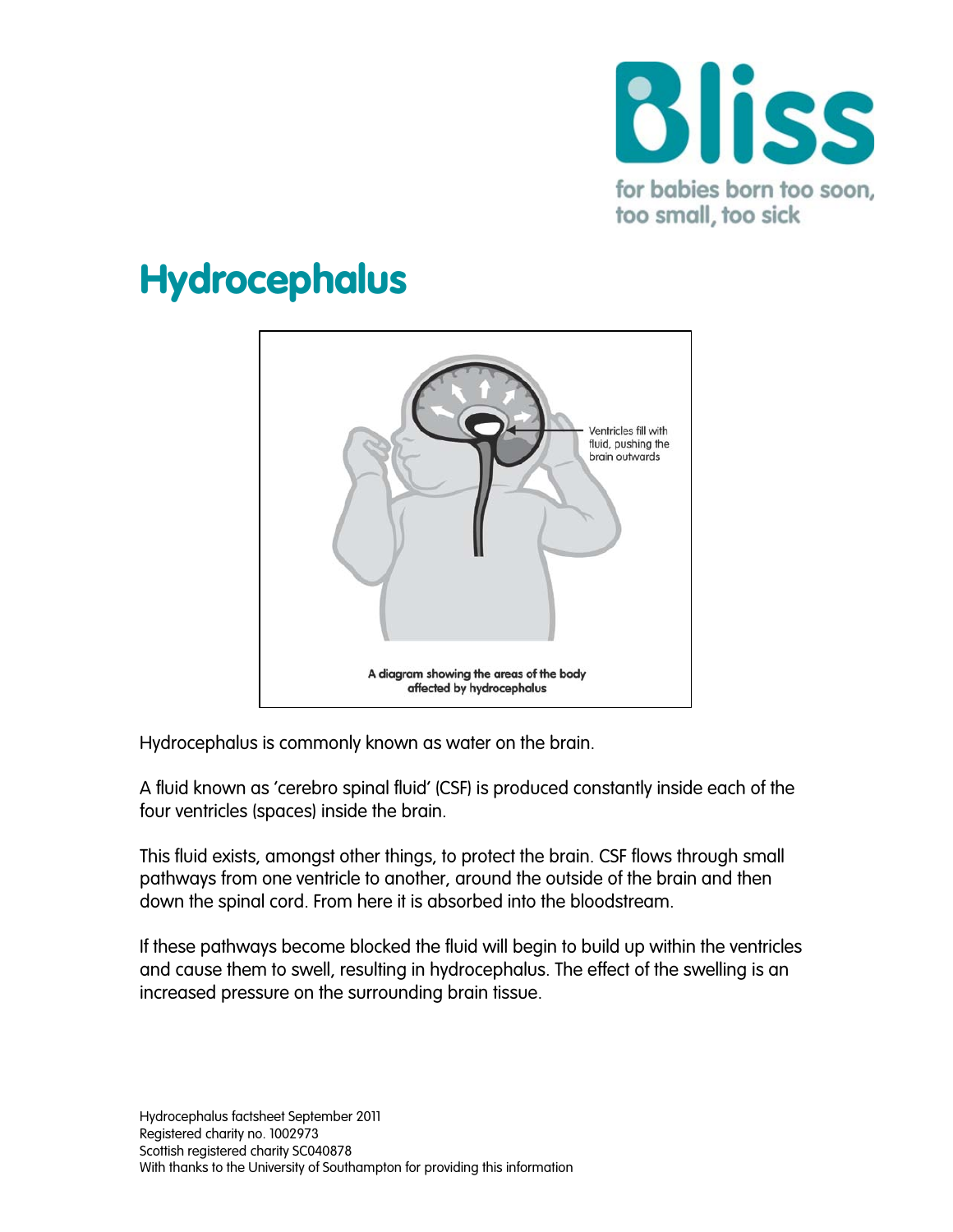## What causes hydrocephalus?

Hydrocephalus can occur in all age groups. There could be many different reasons why your baby has developed this condition and often there is no known cause.

Some factors include:

- Prematurity Premature babies have very fragile blood vessels within their brains. Sometimes there can be a bleed from these vessels which occasionally leads to a clot of blood blocking the flow of CSF.
- Trauma It may develop as a result of a bleed within the brain following a traumatic delivery – this is found in some babies born premature.
- Infection Hydrocephalus can occur after an infection such as meningitis. It may also be associated with infections in the baby's mother before birth.
- Spina bifida Most babies with spina bifida have hydrocephalus.
- Tumours These cause swelling of brain tissue which can result in poor drainage of the CSF.

## How do we recognise hydrocephalus?

**During pregnancy** - Sometimes hydrocephalus can be identified on an ultrasound scan. We may see enlarged ventricles or maybe an increase in the size of the head.

**After birth** - It can be detected by an increase in the head size greater than expected or by an ultrasound scan of the baby's head. This is normally before the baby demonstrates any other symptoms.

Before any treatment a further scan is normally necessary.

## What are the symptoms associated with hydrocephalus?

These are varied and often the problem is identified before physical signs become apparent.

The symptoms can include:

- Increase in your baby's head size over and above the normal growth expected.
- The fontanelle (the soft spot on top of the baby's head) may be tense.
- Vomiting, irritability, high-pitched cry, poor feeding and drowsiness.
- 'Sunset eyes' (more difficult for your baby to look upwards).
- Fits these are not due to the hydrocephalus itself but are usually associated with the underlying cause.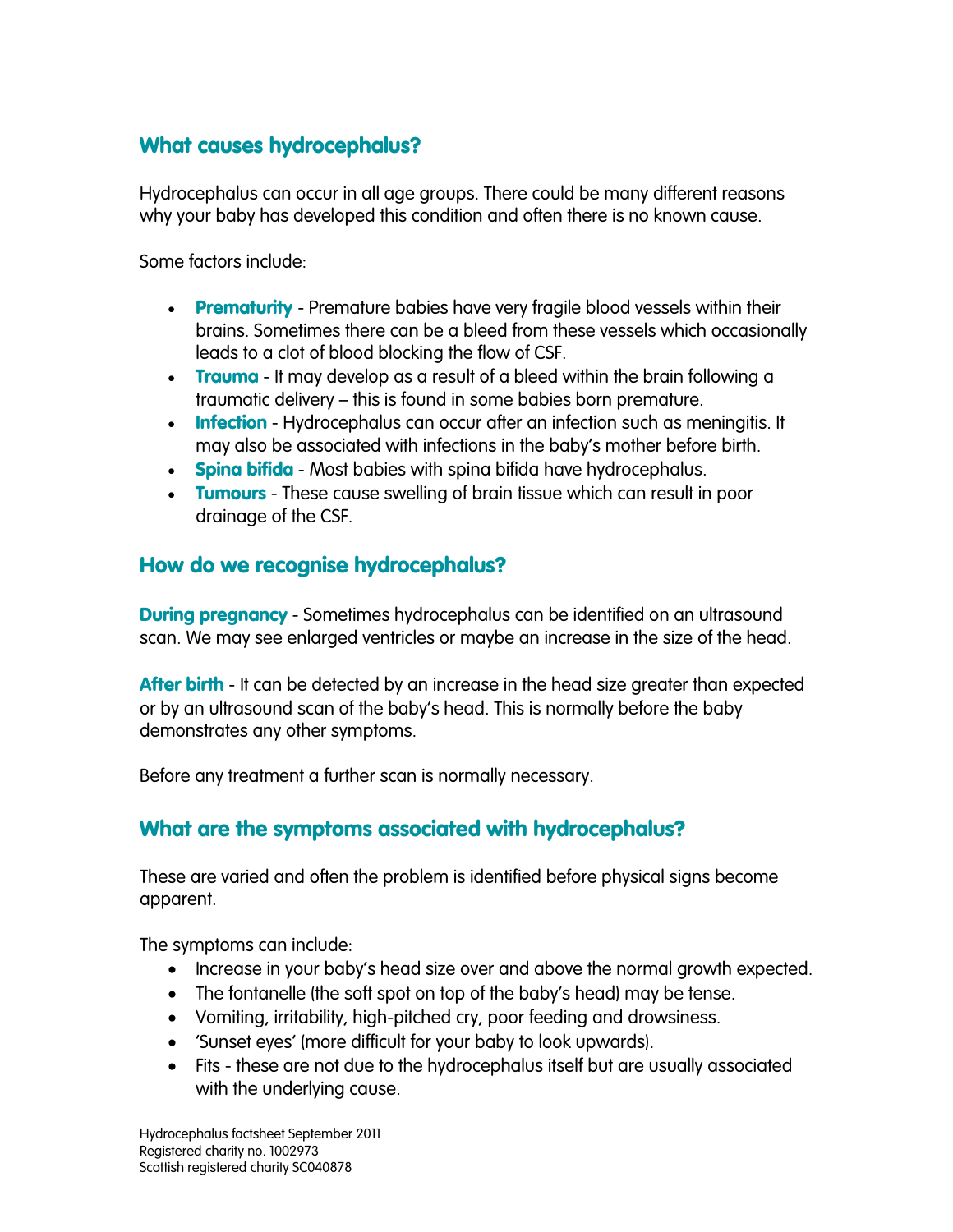## What treatment is necessary?

Sometimes hydrocephalus does not seem to worsen and your baby can be observed and regular measurements of their head taken. More frequently however, further active treatment is necessary.

The two types of treatment normally used are the insertion of a shunt or a ventriculostomy. Treatment prevents the condition from becoming worse but it does not cure the hydrocephalus. Any damage that has been caused to the brain tissue will remain.

#### Shunt

A shunt is a device that drains the excess fluid from the pathways in your baby's brain and returns it to their blood stream. This involves placing a thin tube into your baby's head, usually under the skin above the ear, and the other end is tunnelled under the skin to the stomach.

Inserting the shunt is fairly straightforward procedure and is carried out by a specialised surgeon. Sometimes, however, these shunts do not function well or become infected and will need replacing.

#### Ventriculostomy

During an operation a small telescope is passed through the fontanelle of your baby's head. A small hole is then made through the floor of the third ventricle in your baby's brain which should allow the CSF to drain away and be absorbed back into the bloodstream.

The main risk of this procedure is bleeding which is normally minor but occasionally more severe. Risk of infection is much lower when compared to a shunt as there is no implanted tube left behind. Sometimes it is clear that this procedure has not controlled the hydrocephalus. In this case it would be necessary to then insert a shunt.

Not all types of hydrocephalus are suitable to be treated by this method.

#### What are the effects of hydrocephalus?

There can be learning difficulties associated with hydrocephalus such as problems with concentration, reasoning and short-term memory.